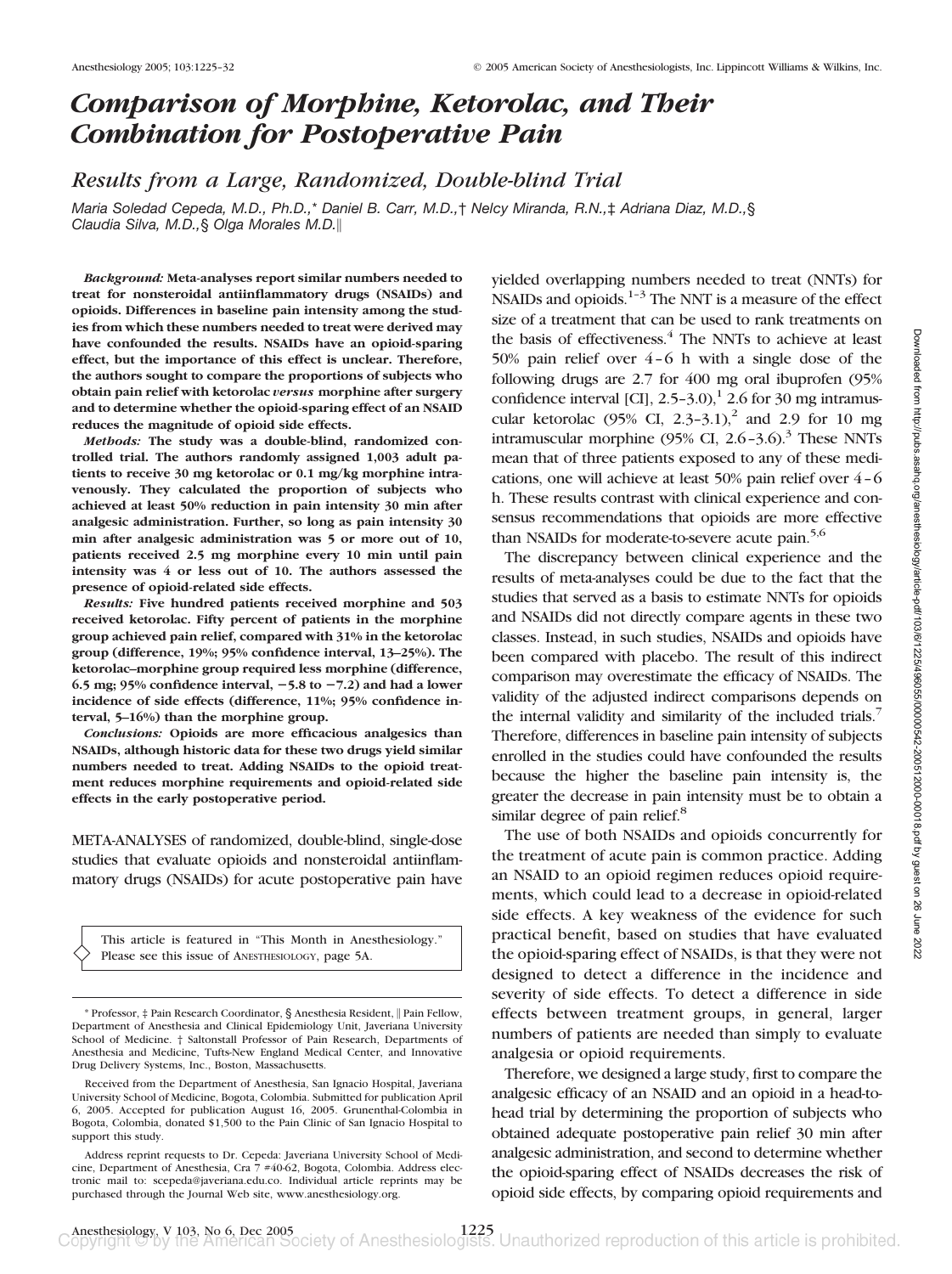side effects in patients who received ketorolac plus morphine or morphine alone.

# **Materials and Methods**

# *Patients*

This study was approved by the Institutional Review Board of San Ignacio Hospital (Bogota, Colombia), a tertiary care university teaching hospital. Individuals who agreed to participate provided written informed consent before surgery. We recruited patients from May 2003 until November 2003. Patients aged between 18 and 60 yr who underwent surgical procedures were potentially eligible for the study. We excluded subjects older than 60 yr because in this population, it is necessary to decrease the dose of opioids to reduce the likelihood of side effects.<sup>9</sup> Patients were ineligible if they were pregnant, had asthma, were allergic to NSAIDs, had a history of gastric ulcer or abnormal renal function, had received NSAIDs 6 h before surgery or during surgery, had a history of long-term opioid use, had received an opioid within 5 days before surgery, or had postoperative hemodynamic instability, *e.g.*, due to intraoperative blood loss.

We placed no restrictions on the type of anesthetic or other intraoperative medication except that the use of NSAIDs was not allowed and that fentanyl was the only opioid permitted. The intraoperative dose of fentanyl used, if any, was recorded.

## *Assignment*

We conducted a randomized, double-blind, controlled trial. In the postanesthesia care unit, we randomly assigned patients who reported pain of at least moderate intensity to receive ketorolac or morphine. To ensure that the number of subjects with moderate to severe pain intensity was similar in each treatment arm, we performed a stratified randomization, using a computergenerated random number program.

The randomization was concealed; the operating room pharmacy was in charge of treatment assignment, preparation of the solutions, and handing the corresponding solution to the evaluator.

# *Intervention*

When patients arrived in the postanesthesia care unit, we asked them to describe their pain as none, mild, moderate, or severe. Patients were randomized if their pain intensity was at least "moderate." The analgesic infusion of 30 mg intravenous ketorolac or 0.1 mg/kg morphine over 3–5 min then began, from the start of which we asked patients to rate their pain intensity at rest on a 0–10 numerical rating scale, where 0 represents no pain and 10 represents the worst pain imaginable, every 10 min.

If the pain intensity 30 min after initiation of the analgesic infusion was 5 or higher, patients in both groups received a bolus of 2.5 mg intravenous morphine every 10 min until their pain intensity was 4 or less. Therefore, one group received only morphine for postoperative analgesia (morphine group) and the other group received ketorolac followed by morphine (ketorolac–morphine group).

Simultaneously with the pain intensity evaluation, patients rated their pain relief using a five-point Likert scale that ranged from no relief to complete pain relief. We documented the number of rescue doses required in each group.

The dose of ketorolac is that recommended by the manufacturer,# and the dose of morphine is that commonly used for pain relief and in pharmacokinetic studies.10–12 In addition, this morphine dose is within the dose range (6–10 mg) used in studies that evaluate the equipotency of ketorolac.<sup>13-18</sup>

# *Masking*

Clinical evaluations were done by observers who were blinded to patient assignment. The evaluators received the solutions from the pharmacy personnel in 100-ml normal saline bags that were identical in appearance. Each solution was infused over 3–5 min. The randomization code was kept concealed in the operating room pharmacy.

# *Sample Size*

The study was powered (500 patients/group) to detect a 10% intergroup difference in the proportion of patients who achieved at least 50% decrease in initial pain intensity, with an  $\alpha$  level of 0.05 (two tailed) and a  $\beta$  level of 0.9. We assumed, based on a published meta-analysis, $3$ that 46% of the subjects in the morphine group would achieve at least a 50% decrease in pain intensity, and we hypothesized that 36% of subjects in the NSAID group would achieve this degree of relief.

The enrollment of 500 patients/group also permitted us to detect, with 80% power, a 5% difference in the incidence of a side effect with prevalence as low as 10%, such as would be the case with pruritus.<sup>19</sup> For more common side effects such as sedation, nausea, vomiting, and dizziness, the study was overpowered.

# *Assessment of Outcomes and Study Procedure*

The primary outcome was the proportion of subjects who reported a 50% decrease in pain intensity 30 min after the initiation of the intravenous infusion.

We chose a threshold pain intensity decrement of 50% because this value has been extensively applied to evaluate pain treatments and to estimate  $NNTs<sup>2</sup>$  and represents a clinically meaningful decrease in pain intensity from the patients' point of view.<sup>8</sup>

We chose to evaluate the analgesic response at 30 min because ketorolac and morphine not only have a similar onset of analgesic action—time to peak plasma concen-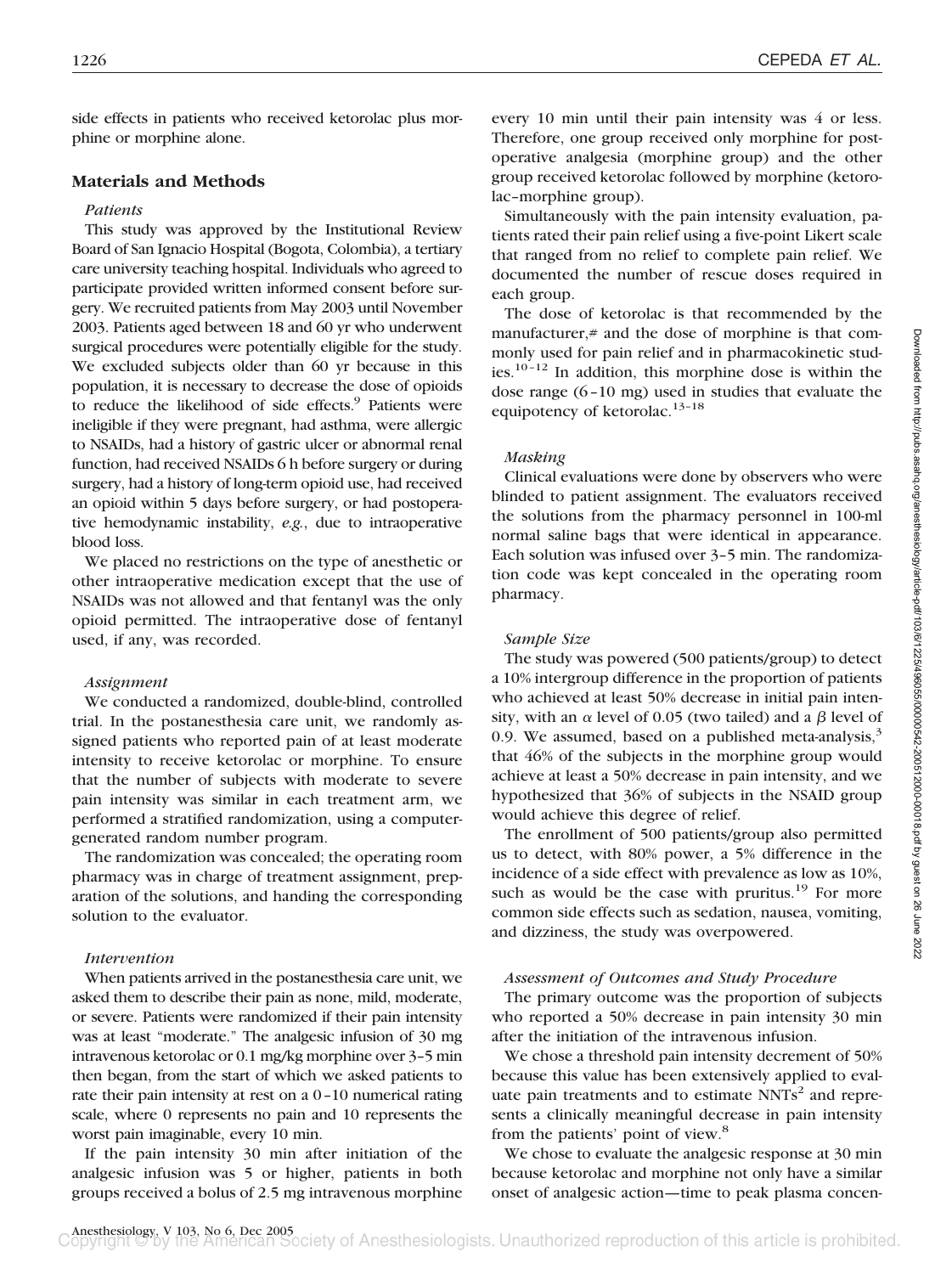tration for 30 mg intravenous ketorolac is around 5 min# and that for morphine is 10  $\text{min}^{20}$ —but also a similar first-order rate constant  $K_{\text{eo}}$  (15–20 min for both ketoro $lac^{21}$  and morphine<sup>22</sup>). K<sub>eo</sub> determines the equilibration of drug between plasma and effect site; the effect site concentrations determine the pharmacodynamic effects. This pharmacokinetic similarity is confirmed by the fact that the analgesic effects of both ketorolac $\#^{21}$  and morphine are observed at this time period.<sup>11,22</sup> In addition, the evaluation at 30 min is clinically relevant and reflects clinical judgment—that it would be unethical and impractical to delay supplemental analgesic therapy by more than 30 min after patients have received an initial therapeutic dose of an analgesic.

#### *Evaluation of Side Effects*

Simultaneously with pain intensity, patients evaluated the presence and severity of sedation, nausea, vomiting, pruritus, and dizziness as absent, mild, moderate, or severe. We recorded the number of episodes of vomiting and instances of antiemetic therapy.

#### *Statistical Analysis*

We conducted an intention-to-treat analysis. For analgesic effectiveness, we calculated the proportion of subjects who reported a 50% or greater decrease in pain intensity 30 min after the initiation of the intravenous analgesic infusion. The percentage of pain reduction was calculated as 100 times the difference between pretreatment and posttreatment pain intensity, divided by the pretreatment pain intensity.23 In addition, we calculated risk differences and the NNT for analgesia, $^{24}$  along with 95% CIs.

To evaluate the effects of sex and baseline pain intensity on the odds of having 50% or greater decrease in the numerical rating scale, we applied a logistic regression model. This model included these variables as well as the interaction between treatment and baseline pain intensity to determine which of the two analgesics was more efficacious in relation to baseline pain intensity.

In addition to pain relief, we assessed whether pain intensity differed between the morphine and ketorolac– morphine groups, using a linear regression. Because each patient had multiple evaluations (until pain intensity was  $\leq 4$  out of 10) and these measures were not independent, we used an analysis of repeated measures using generalized estimating equations. That method takes this lack of independence into consideration by adjusting the standard errors.<sup>25</sup>

To determine whether there was a difference in opioid requirements between the groups, we used a robust linear regression, because the total dose of morphine had outliers (patients with unusually high requirements). Robust regression does not assume normality and minimizes the impact of influential observations; it produces valid and more efficient estimates than the traditional linear regression. $^{26}$  It assigns less weight to observations that have larger residuals or observations that are very influential.<sup>27</sup> This technique has been previously used in the analysis of analgesic studies. $28,29$ 

To determine whether opioid requirements were different in men and women, we estimated the dose of morphine in milligrams per kilogram according to sex and performed a robust linear regression.

To evaluate side effects, we created a variable that summarized the presence of *any* side effect during the duration of the study and estimated the 95% CI for the difference in proportions. Because the overall incidence of any adverse effect differed significantly between the groups, we compared each side effect. We also estimated the number needed to harm as an index of the safety and tolerability of a medication and the 95% CI.

The sample size calculations, randomization, and analyses were performed with STATA® software version 7SE (College Station, TX). *P* values less than 0.05 were considered statistically significant.

## **Results**

We followed the CONSORT guidance for reporting results.<sup>30</sup> We randomized 1,003 patients. Five hundred subjects received morphine, and 503 received ketorolac. There were no protocol violations, and all patients were included in the analyses (fig. 1).

Demographic characteristics, duration and type of surgery, type of anesthesia, intraoperative fentanyl, and baseline pain intensity were similar in both groups. Fiftyeight percent of patients had severe pain at the start of the infusion (table 1).

#### *Pain Relief*

Fifty-nine percent of all subjects did not achieve a 50% or greater decrease in pain intensity. The probability of not achieving 50% or more of pain relief increased when the initial pain intensity was severe (table 2).

Morphine provided a superior analgesic effect to ketorolac for patients with both moderate and severe pain (table 2). Fifty percent of the subjects in the morphine group achieved a 50% or greater decrease in pain intensity *versus* 31% in the ketorolac group. Therefore, the difference in the proportion of patients who achieved a 50% decrease in pain intensity was 19% (95% CI, 13– 25%), which corresponds to an NNT of 5 (95% CI, 4–10).

The degree of pain relief was also higher in the morphine group. Forty-nine percent of the subjects in the morphine group reported at least "much improvement," in contrast with the ketorolac group, in which 39%

<sup>#</sup> Toradol®. Available at: http://www.rocheusa.com/products/toradol/pi.pdf. Accessed May 3, 2005.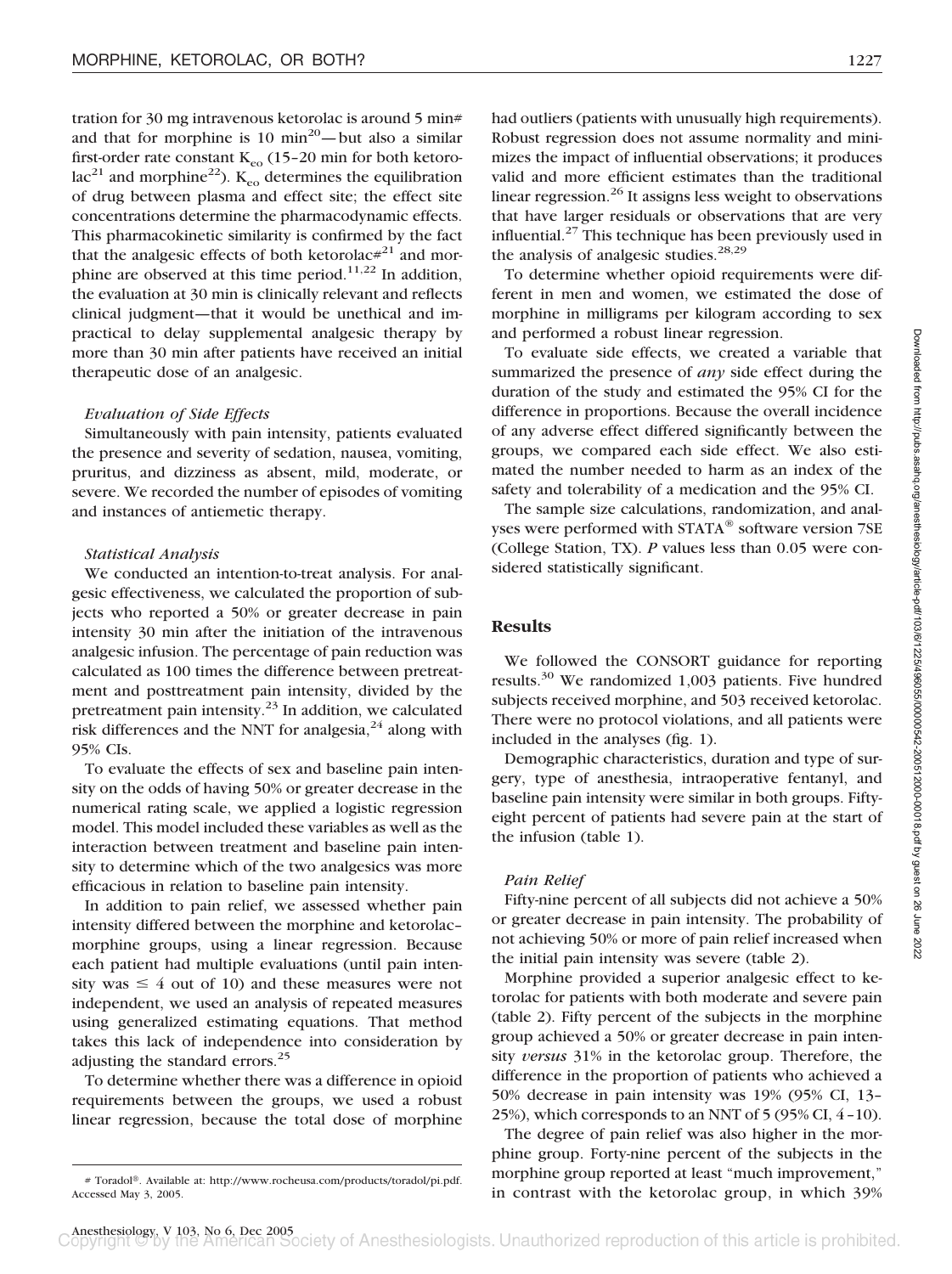

of the subjects reported at least "much improvement"  $(P = 0.005)$ .

# *Effect of Sex and Baseline Pain Intensity*

Patient sex did not affect the odds of having adequate pain relief (odds ratio  $= 1.0$ ; 95% CI, 0.7-1.3). Baseline pain intensity was a good inverse predictor of having at least a 50% or greater decrease in pain intensity. That is, if the baseline pain intensity was severe, the odds of having a 50% decrease in pain intensity were lower than when the pain was moderate (odds ratio  $= 0.4$ ; 95% CI, 0.3–0.5). The interaction between baseline pain intensity and analgesic treatment was not significant ( $P = 0.2$ ).

## *Pain Intensity throughout the Duration of the Study*

Pain intensity was higher in the ketorolac–morphine group during the first 30 min after analgesic administration (when patients in this group had received only

**Table 1. Characteristics of the Subjects Evaluated**

ketorolac). The difference was 1.0 unit (95% CI, 0.5– 1.6). Afterward, pain intensity was similar in both groups  $($ intergroup difference = 0.1 units; 95% CI,  $-0.4$  to 0.2]) (fig. 2).

## *Opioid Requirements*

Opioid requirements in each group are displayed in table 3. The morphine group required more morphine to achieve the desired pain intensity levels than did the ketorolac–morphine group (table 3). This estimate includes the 0.1-mg/kg dose given at the outset of the protocol for the morphine group. The intergroup difference in morphine requirements was 6.5 mg (95% CI, 5.8–7.2).

## *Dose Response*

As morphine consumption increased, the risk of development of any side effects also increased (fig. 3). For

| Table 1. Characteristics of the subjects Evaluated                   |                                  |                        |  |  |
|----------------------------------------------------------------------|----------------------------------|------------------------|--|--|
| Characteristic                                                       | Ketorolac-Morphine ( $n = 503$ ) | Morphine ( $n = 500$ ) |  |  |
| Age, mean $\pm$ SD, yr                                               | $37.4 \pm 11.0$                  | $38.2 \pm 11.6$        |  |  |
| Weight, mean $\pm$ SD, kg                                            | $65.8 \pm 11.5$                  | $65.4 \pm 12.3$        |  |  |
| Height, mean $\pm$ SD, cm                                            | $164.0 \pm 8.6$                  | $163.5 \pm 8.8$        |  |  |
| Sex, % male                                                          | 52.8                             | 47.2                   |  |  |
| Dose of fentanyl, mean $\pm$ SD, $\mu$ g                             | $167.1 \pm 65.2$                 | $165.9 \pm 67.9$       |  |  |
| Type of anesthesia, %                                                |                                  |                        |  |  |
| General anesthesia                                                   | 92.2                             | 92.8                   |  |  |
| Regional anesthesia                                                  | 5.8                              | 5.6                    |  |  |
| General plus regional                                                | 2.0                              | 1.6                    |  |  |
| Duration of surgery, mean $\pm$ SD, min                              | $113.8 \pm 72.3$                 | $108.6 \pm 70.8$       |  |  |
| ASA I or II, %                                                       | 96.6                             | 97.2                   |  |  |
| ASA III, %                                                           | 3.4                              | 2.8                    |  |  |
| Type of surgery, %                                                   |                                  |                        |  |  |
| Abdominal surgery                                                    | 48.5                             | 48.8                   |  |  |
| Orthopedic surgery                                                   | 22.3                             | 22.4                   |  |  |
| Craniofacial surgery                                                 | 15.5                             | 14.4                   |  |  |
| Thoracic surgery                                                     | 9.7                              | 10.4                   |  |  |
| Spinal surgery                                                       | 3.9                              | 4.0                    |  |  |
| Baseline numerical rating scale pain intensity (0–10), mean $\pm$ SD | $7.9 \pm 2.0$                    | $7.9 \pm 1.9$          |  |  |
| Median numerical rating scale score for self-rated "moderate pain"   | 6                                | 6                      |  |  |
| Moderate pain, %                                                     | 41.8                             | 41.9                   |  |  |
| Median numerical rating scale score for self-rated "severe pain"     | 9                                | 9.5                    |  |  |
| Severe pain, %                                                       | 58.2                             | 58.1                   |  |  |
|                                                                      |                                  |                        |  |  |

 $ASA = American Society of Anesthesiologists (physical status classification).$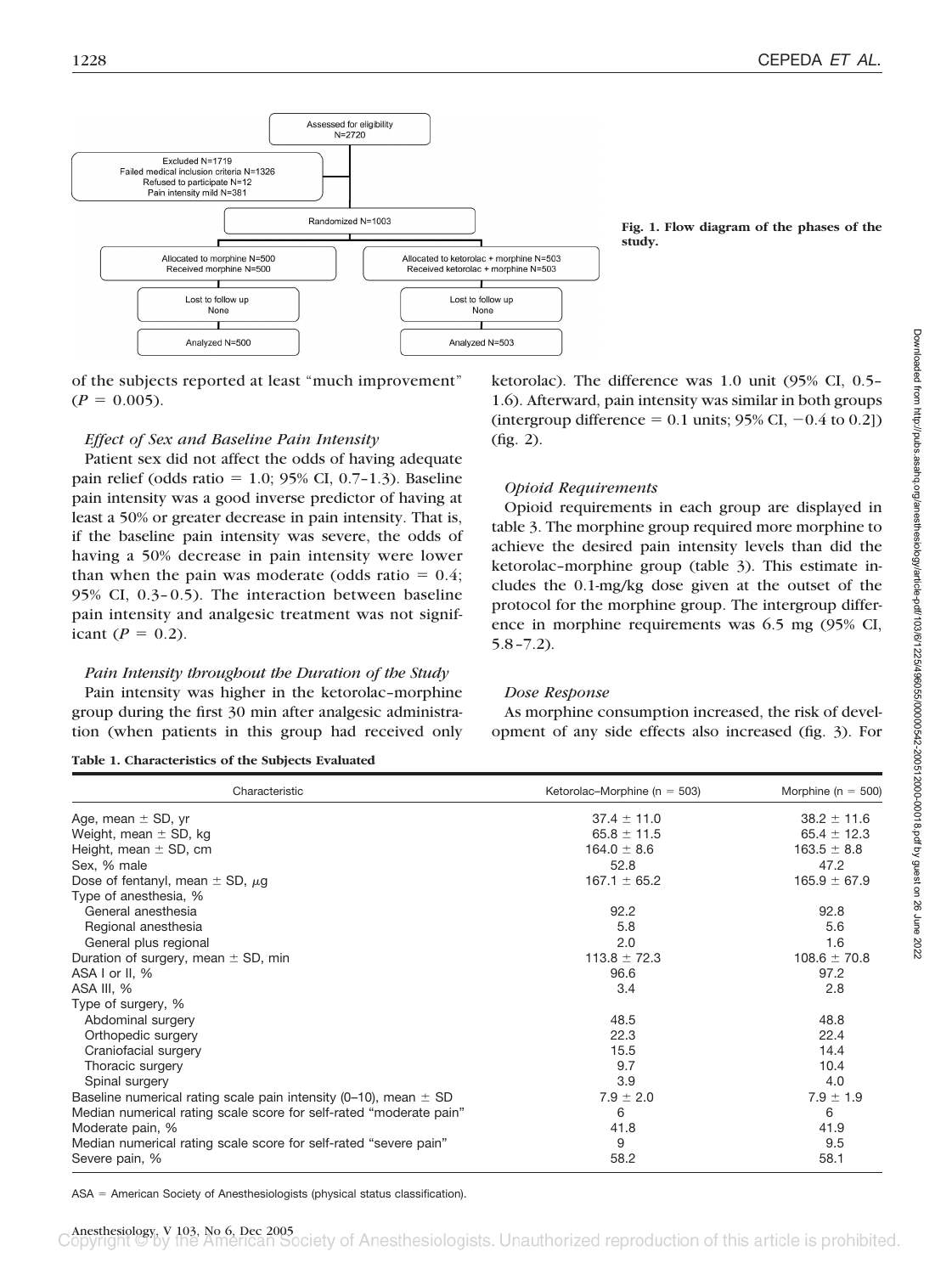| <b>Baseline Pain Intensity</b> |                            | Morphine                   | Ketorolac-Morphine | Total (%)  |
|--------------------------------|----------------------------|----------------------------|--------------------|------------|
| All patients                   | Pain relief                | 250                        | 156                | 406 (40.5) |
|                                | No pain relief             | 250                        | 347                | 597 (59.5) |
|                                | Total                      | 500                        | 503                | 1003       |
|                                | Risk of having pain relief | 0.5                        | 0.31               | 0.40       |
|                                | Risk difference            | $0.19$ (95% CI, 0.13-0.25) |                    |            |
| Moderate                       | Pain relief                | 131                        | 88                 | 219(52.1)  |
|                                | No pain relief             | 79                         | 122                | 201 (47.9) |
|                                | Total                      | 210                        | 210                | 420        |
|                                | Risk of having pain relief | 0.62                       | 0.42               | 0.52       |
|                                | Risk difference            | 0.2 (95% CI, 0.11-0.30)    |                    |            |
| Severe                         | Pain relief                | 119                        | 68                 | 187 (32.1) |
|                                | No pain relief             | 171                        | 225                | 396 (67.9) |
|                                | Total                      | 290                        | 293                | 583        |
|                                | Risk of having pain relief | 0.41                       | 0.23               | 0.32       |
|                                | Risk difference            | $0.18$ (95% CI, 0.10-0.25) |                    |            |

**Table 2. Pain Relief in the Morphine and Ketorolac Groups by Pain Intensity**

 $CI =$  confidence interval; pain relief  $=$  at least a 50% decrease in initial pain intensity.

each 1-mg increment of morphine consumed, the risk of development of side effects increased 1.3% (95% CI,  $1.3-1.4$ ).

#### *Sex Effect on Opioid Requirements and Side Effects*

Women required more morphine than men to achieve a similar degree of pain relief. On average, women required 20% more morphine in milligrams per kilogram (95% CI, 8–34%). Women also had a 6% higher risk of development of side effects than men (relative risk 1.06); however, this difference did not achieve statistical significance (95% CI, 0.97–1.16).

## *Side Effects at 30 Minutes of Evaluation (before Any Rescue Medication)*

The proportion of patients who experienced any side effect by 30 min after the start of the initial analgesic infusion was 54% in the ketorolac–morphine group and 68% in the morphine group. Therefore, the difference in the proportion of subjects who exhibited any side effect



**Fig. 2. Pain intensity throughout the duration of the study. Pain intensity was higher in the ketorolac–morphine group during the first 30 min after analgesic administration (when this group had received only ketorolac); the difference was 1.0 unit (95% confidence interval, 0.5–1.6). Afterward, pain intensity was similar in both groups; the difference was 0.1 units (95% confi**dence interval,  $-0.4$  to 0.2).

was 14% (95% CI, 8–20), which corresponds to a number needed to harm for morphine of 7 (95% CI, 5–12).

#### *Side Effects throughout the Study*

The incidence and severity of side effects was higher in the morphine group. The proportions of patients who experienced any side effect were 63% in the ketorolac– morphine group and 74% in the morphine group, so the absolute risk difference for development of any side effect was 11% lower in the ketorolac–morphine group than in the morphine group  $(95\% \text{ CI}, 5\text{-}16)$  (table 4). This difference corresponds to a number needed to harm for morphine compared with the combination of ketorolac–morphine of 9 (95% CI, 6–20).

Looking at each side effect, the morphine group had a higher incidence of sedation, dizziness, and pruritus. The occurrence of nausea/vomiting was similar in both groups (table 4).

## **Discussion**

We found that morphine is a more efficacious analgesic than ketorolac. Our results showed that the NNT of ketorolac compared with morphine is 5, meaning that of 5 patients treated with ketorolac, 1 did not obtain adequate pain relief who would have experienced it had he or she received morphine.

How can we explain that morphine provided superior analgesia compared with ketorolac despite the fact that published NNTs for morphine and NSAIDs suggest sim-

**Table 3. Morphine Requirements in the Two Experimental Groups**

|                                 | Ketorolac-Morphine   | Morphine              | P Value |
|---------------------------------|----------------------|-----------------------|---------|
| Mean $\pm$ SD, mg<br>Median, mg | $4.5 \pm 5.3$<br>2.5 | 11.1 $\pm$ 6.2<br>8.9 | 0.00001 |
| Range, mg                       | $0 - 27.5$           | $0 - 42$              |         |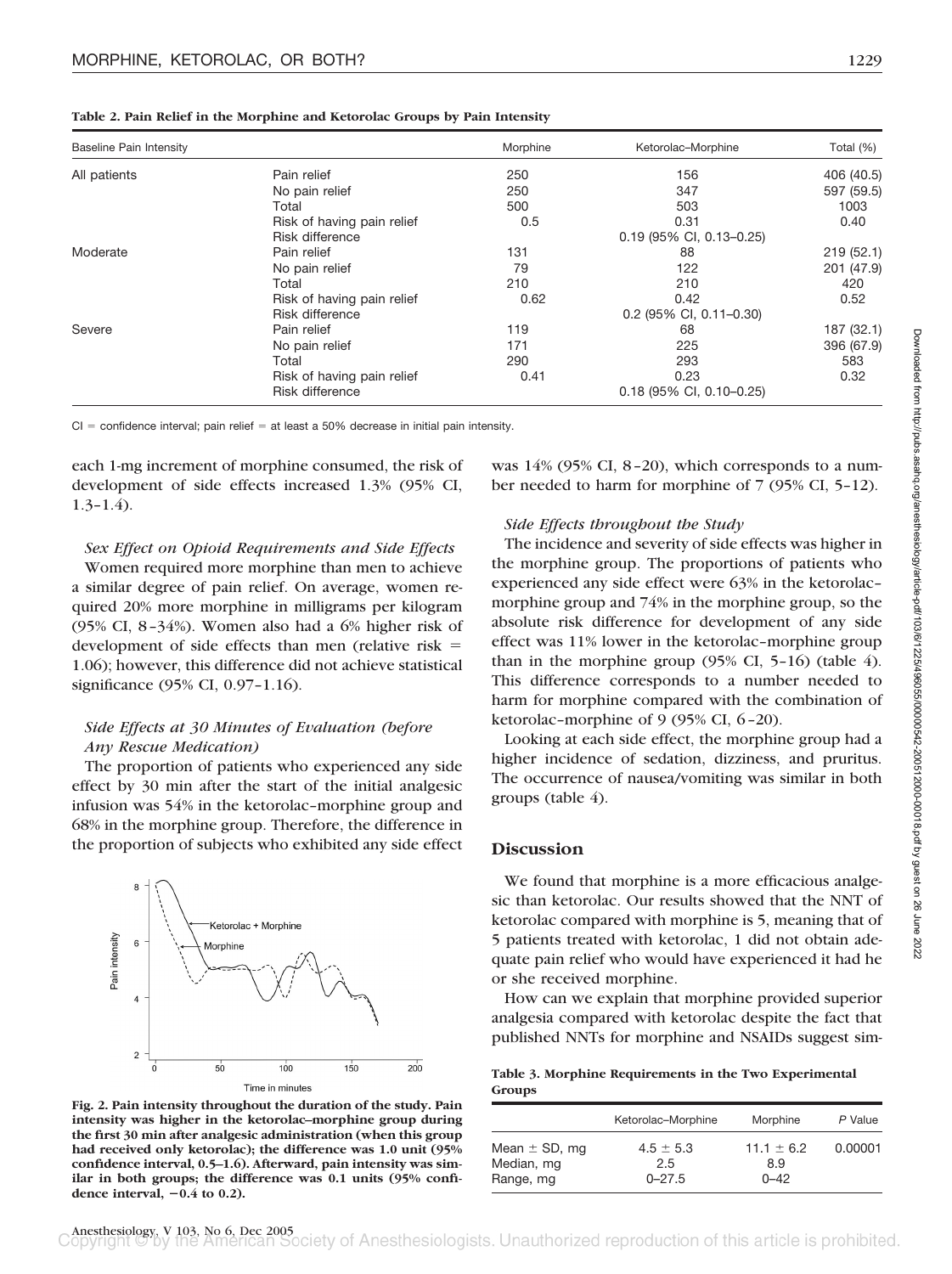ilar analgesic efficacy? First, ketorolac and morphine were not directly compared in earlier calculations of NNT.<sup>3,31,32</sup> Arithmetically, the NNT is the inverse of the absolute risk reduction; therefore, changes in the baseline risk yield different NNTs. $33$  In analgesic studies, the intensity of baseline pain could be analogous to the baseline risk. We found that if pain is severe, the probability of having pain relief is lower than when pain is moderate. Therefore, systematic differences in the baseline pain intensity among studies that evaluated NSAIDs and opioids could explain the discrepancy.

Second, the sample size of the trials included in the meta-analysis could also be a contributor. The calculation of the NNT for ketorolac was based on a total of only 176 patients.<sup>2</sup> Discrepancies in the results between small and larger trials are not uncommon $34,35$  and can be explained by inclusion of patients with diverse baseline risks of experiencing the event of interest $34,36$  or by the uneven allocation of these subjects in the small trials. $36,37$  In the current study, we directly compared ketorolac and morphine, and included more than 1,000 subjects.

Third, the moment of evaluation also could explain why morphine was more efficacious than ketorolac. We evaluated pain intensity and pain relief 30 min after analgesic administration, not 4–6 h, as the studies that served for the NNT calculations did. Although the onset of action of ketorolac and morphine is similar, ketorolac has a longer half-life, 5–6 h, than morphine, 2–3 h. Last, we administered the medication intravenously, and many studies from which the NNTs were obtained used the intramuscular route. The evaluation at 30 min and the intravenous administration of analgesics are more appropriate for the treatment of acute postoperative pain of moderate or severe magnitude.

Various studies have compared ketorolac with strong opioids with conflicting results. The findings range from ketorolac being less effective than strong opioids $5,38-47$ to being equally effective<sup>13–16,18,48–54</sup> or to being more effective than opioids.<sup>55-58</sup>

The studies that have reported no difference in the





degree of analgesia have at most one fifth the number of subjects we studied, so differences between ketorolac and morphine could have been missed; in addition, very small doses of opioids (2–4 mg morphine or morphine equivalent) were used.<sup>59-62</sup> Of the studies in which ketorolac was more effective than morphine, two evaluated analgesia for renal colic.<sup>55,56</sup> Opioids produce tonic contraction of smooth muscle $57$  and so may have a spasmogenic effect on ureteric activity,  $63$  possibly by inhibiting the release of nitric oxide. $64$  On the contrary, NSAIDs have a spasmolytic effect $63$  and therefore may be a superior choice for this kind of pain. The study that found ketorolac to be superior to morphine<sup>58</sup> included a total of 119 patients undergoing major surgery and allocated to three groups (10 and 30 mg ketorolac, and morphine). It is difficult to reconcile these varied findings with those of the current study.

The superior analgesic effect of morphine in our trial was balanced by an increased occurrence of side effects. The number needed to harm of morphine at 30 min of observation indicates that for seven patients treated with morphine, one will experience an adverse effect that would not have occurred if that patient had received ketorolac.

Nonetheless, to limit analgesics in the ambulatory setting only to NSAIDs, as has been suggested,  $65$  could result in inadequate pain relief, and pain by itself may produce nausea.<sup>66</sup> We found that adding an opioid to an NSAID regimen, if pain is not adequately controlled, led to a much lower opioid consumption. Although some authors have suggested that the opioid-sparing effect of NSAIDs does not have clinical importance, <sup>67,68</sup> we found that the reduction in opioid requirements was marked: 4.5 mg *versus* 11.1 mg. The confidence interval of this estimate indicates that the smallest decrease in opioid requirements that one could expect would be 48%, which is still a considerable reduction. A very recent systematic review that evaluated the morphine-sparing effect of acetaminophen combined with morphine patient-controlled analgesia found a 20% (9-mg) reduction in morphine requirement in 24  $h<sup>69</sup>$ 

As the dose of morphine increased, the risk of side

| Table 4. Proportion of Subjects with Side Effects in the Two |  |  |
|--------------------------------------------------------------|--|--|
| Groups throughout Follow-up                                  |  |  |

|                                       | Ketorolac-<br>Morphine | Morphine | P<br>Value |
|---------------------------------------|------------------------|----------|------------|
| No side effects                       | 36.4                   | 26.2     | 0.007      |
| Any side effect of mild intensity     | 45.9                   | 53       |            |
| Any side effect of moderate intensity | 9.5                    | 11.2     |            |
| Any side effect of severe intensity   | 8.1                    | 9.6      |            |
| Sedation                              | 46.3                   | 58.0     | 0.0001     |
| <b>Dizziness</b>                      | 28.2                   | 35.2     | 0.018      |
| Nausea                                | 19.4                   | 19.8     | 0.8        |
| Vomiting                              | 3.6                    | 4.2      | 0.6        |
| Pruritus                              | 3.3                    | 6.6      | 0.019      |
| Antiemetic use                        | 16.0                   | 15.0     | 0.4        |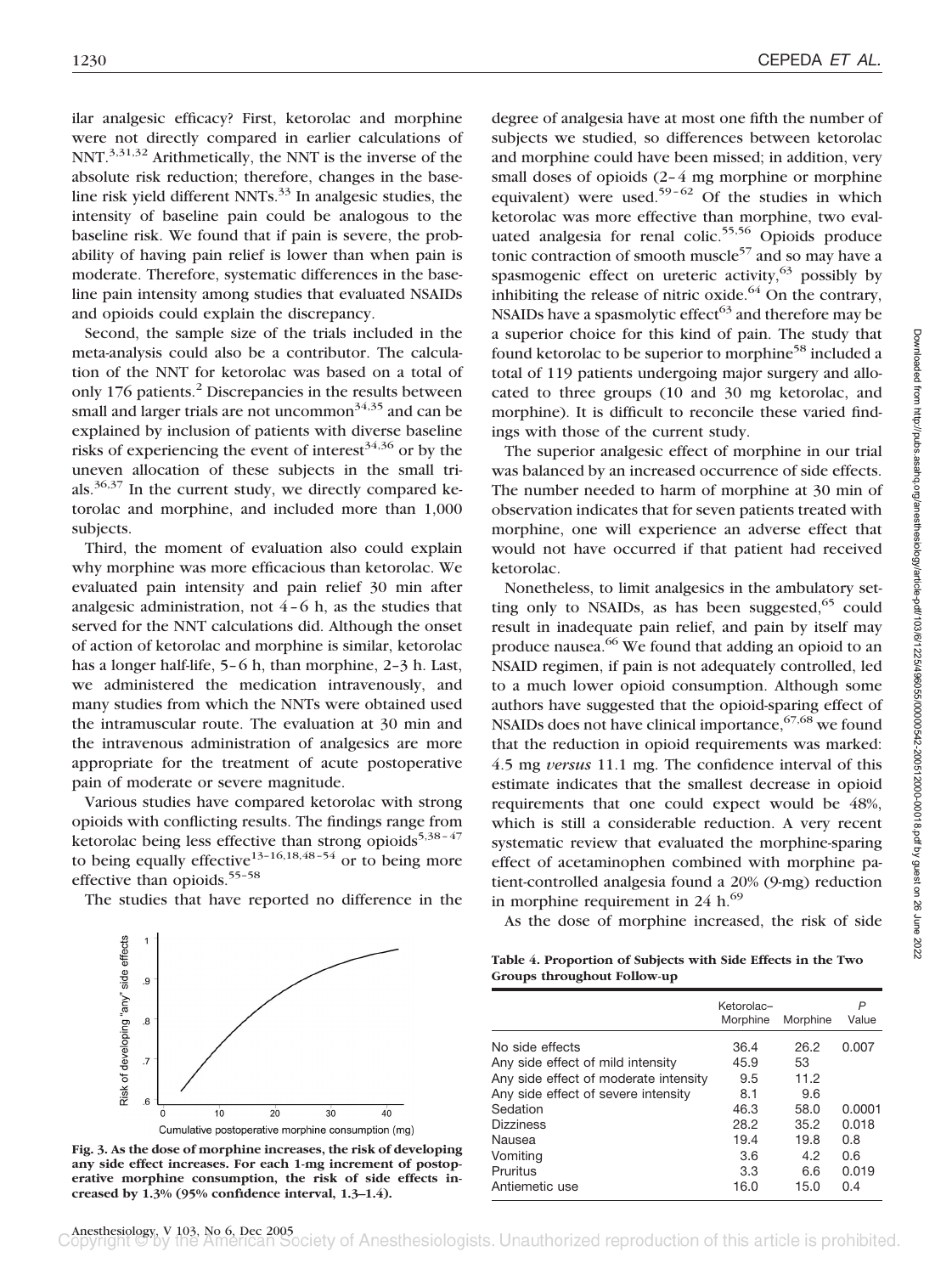effects increased, a finding that echoes many (but not all) of the conclusions of a recent meta-analysis by Marret *et al.*<sup>70</sup> that assessed the morphine-sparing effect of NSAIDs in 22 trials enrolling 2,307 patients. Other research largely confirms these findings and likewise supports the existence of a dose–response relation for postoperative opioid adverse effects.<sup>9</sup> Therefore, it is not surprising that the reduction in opioid requirements was associated with a clinically important reduction in opioid side effects. Such a finding is a principal benefit of multimodal analgesia, $71$  which is now advocated in numerous clinical practice guidelines on acute pain management.<sup>72</sup>

We found that the combination of ketorolac and morphine decreased the occurrence of opioid-related side effects, including pruritus. However, we did not find any difference in the incidence of nausea/vomiting between the groups. This last finding contrasts with the metaanalysis by Marret *et al.*<sup>70</sup> Possible explanations for this difference are the short window of observation and that our patients were not yet mobilized. It is believed that movement increases the likelihood of nausea/vomiting after opioid exposure. In addition, patients received antiemetic therapy if, at arrival in the postanesthesia care unit, they reported moderate or severe nausea or were vomiting. The prescription of antiemetics could have hindered detection of any difference, but we, as others, considered it inappropriate to withhold routine symptomatic treatment because patients were participating in the study. $73,74$ 

We found that women required more morphine to achieve a similar degree of analgesia than did men. This result confirms previous findings.<sup>29</sup> However, women did not exhibit more side effects than men, as has also been reported.<sup>9</sup> Still, the confidence interval of our estimate is wide, and so we cannot rule out the presence of sex differences.

The duration of follow-up in the current study was short, and this limitation deserves discussion. We do not know whether the magnitude of the opioid-sparing effect and the decrease in opioid side effects are persistent. In addition, we did not consider the toxicity of repeated NSAID administration, such as gastrointestinal toxicity, operative site bleeding, or renal dysfunction, which are major clinical concerns during postoperative pain management.75

Although the use of broad inclusion criteria and unrestricted use of anesthetic techniques in this trial could be criticized, we see this inclusiveness as a strength. We designed a pragmatic trial that emulated the conditions in which the results would be applied.<sup>76</sup> A trial with these characteristics assures the generalizability and usefulness of the results, and it does so without compromising scientific rigor. The randomization, masked allocation, and large sample size of this study assure group balance so that risk factors for greater or lesser analgesic

responses or for development of side effects are similarly distributed and therefore would not bias the results.

In summary, clinicians should be aware of the superior analgesic properties of morphine compared with ketorolac, despite the fact that historic data for these two drugs yield similar NNTs. There is a trade-off, however, in that one of seven patients treated with morphine will experience an adverse effect that would not have occurred if that patient had received ketorolac. The addition of a strong opioid to an NSAID decreases the risk of opioid side effects in the early postoperative period due to a considerable reduction in opioid requirements. Given the safety of short-term (less than 5 days) administration of NSAIDs such as ketorolac after major operations,  $77$  we encourage the use of this combination when there is no contraindication to NSAID therapy.

# **References**

1. Collins SL, Moore RA, McQuay HJ, Wiffen PJ, Edwards JE: Single dose oral ibuprofen and diclofenac for postoperative pain. Cochrane Database Syst Rev 2000; (2):CD001548

2. Smith LA, Carroll D, Edwards JE, Moore RA, McQuay HJ: Single-dose ketorolac and pethidine in acute postoperative pain: Systematic review with meta-analysis. Br J Anaesth 2000; 84:48–58

3. McQuay HJ, Carroll D, Moore RA: Injected morphine in postoperative pain: A quantitative systematic review. J Pain Symptom Manage 1999; 17:164–74

4. McQuay HJ, Moore RA: Using numerical results from systematic reviews in clinical practice. Ann Intern Med 1997; 126:712–20

5. Cepeda MS, Vargas L, Ortegon G, Sanchez M, Carr DB: Comparative analgesic efficacy of patient-controlled analgesia with ketorolac versus morphine after elective intra-abdominal operations. Anesth Analg 1995; 80:1150–3

6. Carr DB, Jacox AK, Chapman CR, Fields HL, Heidrich G, Hester NK: Acute pain management: Operative or medical procedures and trauma, Clinical Practice Guideline, AHCPR Pub. No. 950034 edition. Rockville, Agency for Health Care Policy and Research, 1992

7. Song F, Altman DG, Glenny AM, Deeks JJ: Validity of indirect comparison for estimating efficacy of competing interventions: Empirical evidence from published meta-analyses. BMJ 2003; 326:472–7

8. Cepeda MS, Africano JM, Polo R, Alcala R, Carr DB: What is the change in the pain intensity levels that is meaningful to the patients? Pain 2003; 105:151–7

9. Cepeda MS, Farrar JT, Baumgarten M, Boston R, Carr DB, Strom BL: Side effects of opioids during short-term administration: Effect of age, gender, and race. Clin Pharmacol Ther 2003; 74:102–12

10. Cepeda MS, Meng QC, Roa JH, Boston R, Meng QC, Ruiz F, Carr DB, Strom BL: Ethnicity influences morphine pharmacokinetics and pharmacodynamics. Clin Pharmacol Ther 2001; 70:351–61

11. Sarton E, Olofsen E, Romberg R, den H, Kest B, Nieuwenhuijs D, Burm A, Teppema L, Dahan A: Sex differences in morphine analgesia: An experimental study in healthy volunteers. ANESTHESIOLOGY 2000; 93:1245–54

12. Dahan A, Sarton E, Teppema L, Olievier C: Sex-related differences in the influence of morphine on ventilatory control in humans. ANESTHESIOLOGY 1998; 88:903–13

13. Yee JP, Koshiver JE, Allbon C, Brown CR: Comparison of intramuscular ketorolac tromethamine and morphine sulfate for analgesia of pain after major surgery. Pharmacotherapy 1986; 6:253–61

14. O'Hara DA, Fragen RJ, Kinzer M, Pemberton D: Ketorolac tromethamine as compared with morphine sulfate for treatment of postoperative pain. Clin Pharmacol Ther 1987; 41:556–61

15. Brown CR, Mazzulla JP, Mok MS, Nussdorf RT, Rubin PD, Schwesinger WH: Comparison of repeat doses of intramuscular ketorolac tromethamine and morphine sulfate for analgesia after major surgery. Pharmacotherapy 1990; 10: 45S-50S

16. Rice AS, Lloyd J, Miller CG, Bullingham RE, O'sullivan GM: A double-blind study of the speed of onset of analgesia following intramuscular administration of ketorolac tromethamine in comparison to intramuscular morphine and placebo. Anaesthesia 1991; 46:541– 4

17. deAndrade JR, Maslanka M, Reines HD, Howe D, Rasmussen GL, Cardea J, Brown J, Bynum L, Shefrin A, Chang YL, Maneatis T: Ketorolac versus meperidine for pain relief after orthopaedic surgery. Clin Orthop Relat Res 1996; 325:301–12

18. Lieh-Lai MW, Kauffman RE, Uy HG, Danjin M, Simpson PM: A randomized comparison of ketorolac tromethamine and morphine for postoperative analgesia in critically ill children. Crit Care Med 1999; 27:2786–91